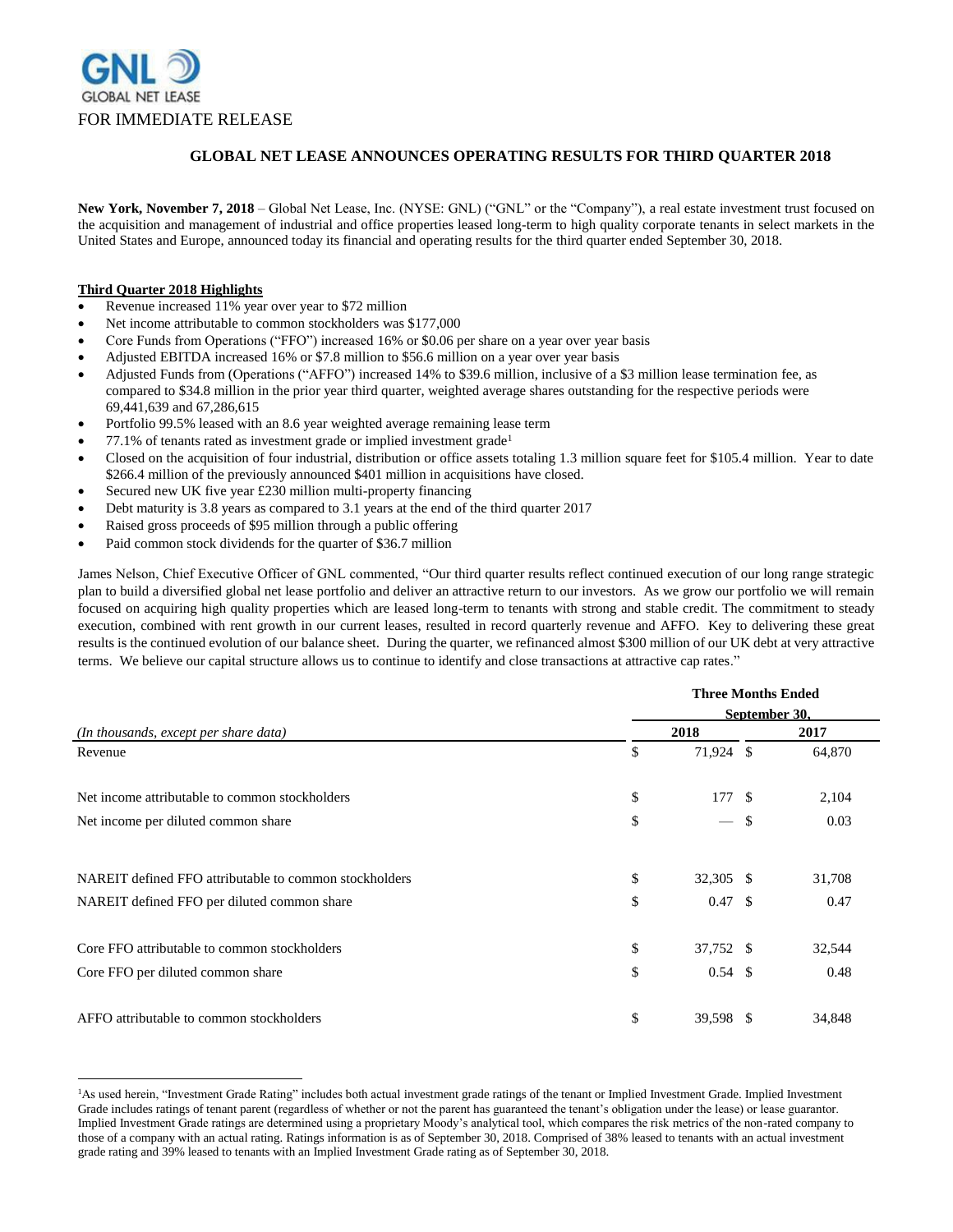# **Property Portfolio**

At September 30, 2018 the Company's portfolio consisted of 336 net lease properties located in seven countries and comprises 26.2 million rentable square feet leased to 106 tenants across 42 industries. The real estate portfolio metrics include:

- 99.5% leased with a remaining weighted-average lease term of 8.6 years
- 92% of portfolio rent with contractual rent increases based on square footage
- 77.1% of portfolio annualized straight-line rent derived from investment grade and implied investment grade rated tenants
- Retail portfolio accounts for 9% of annualized straight-line rent, with no retail tenants in bankruptcy, and all paying rent
- 53% U.S. and 47% Europe (based on annualized straight-line rent)
- 55% Office, 36% Industrial / Distribution and 9% Retail (based on an annualized straight-line rent)

### **Acquisition Highlights**

During the third quarter the Company closed on the previously announced acquisition of four net leased assets totaling approximately 1.3 million square feet for \$105.4 million. The leases for these facilities, located in New York, Texas, Ohio and North Carolina, are with (or are guaranteed by) FedEx Freight, NetScout, Rubbermaid Incorporated and a furniture manufacturer. The four assets were purchased at a weighted average going-in capitalization rate of 7.16%<sup>2</sup>, equating to a weighted average GAAP capitalization rate of 7.68%<sup>3</sup>, with a weighted average remaining lease term of 13.8 years<sup>4</sup>.

|                 |                  | <b>Square</b> |                     | Lease<br><b>Term</b> | <b>Purchase</b><br>Price |                   |
|-----------------|------------------|---------------|---------------------|----------------------|--------------------------|-------------------|
| <b>Tenant</b>   | <b>Buildings</b> | Feet          | <b>Asset Type</b>   | $(yrs)^{(1)}$        | (mm)                     | <b>Location</b>   |
| Furniture       |                  |               |                     |                      |                          |                   |
| Manufacturer    |                  | 456,094       | Industrial          | 20.0                 | \$19.0                   | New York State    |
|                 |                  |               |                     |                      |                          |                   |
| <b>NetScout</b> |                  | 145,000       | Office              | 12.0                 | \$54.0                   | Allen, Texas      |
|                 |                  |               |                     |                      |                          |                   |
| Rubbermaid      |                  | 668,592       | Industrial          | 10.0                 | \$21.4                   | Akron, Ohio       |
|                 |                  |               |                     |                      |                          | Greenville, North |
| FedEx Freight   | L                | 28,911        | <b>Distribution</b> | 15.0                 | \$11.0                   | Carolina          |
|                 |                  |               |                     |                      |                          |                   |
| Total           | $\overline{4}$   | 1,298,597     |                     |                      | \$105.4                  |                   |

(1) As of the end of the acquisition date

### **Capital Structure and Liquidity Resources**

 $\overline{a}$ 

As of September 30, 2018, the Company had \$155 million of cash and cash equivalents. The Company's net debt to enterprise value was 48.9% with an enterprise value of \$3.2 billion based on the September 30, 2018 closing share price of \$20.85 for common shares and \$25.07 for the preferred shares, with net debt of \$1.6 billion, including \$975 million of mortgage debt.

GNL announced it closed on a new 5-year £230 million (\$293 million equivalent based on exchange rates on the date of closing) multi-property financing which encumbers GNL's 43 assets located in the United Kingdom. The UK multi-property financing, a syndicated balance sheet loan lead by Lloyds Bank, closed on August 16, 2018 and replaced the individual property loans on 38 of those properties.

The Company closed on an upsizing of its unsecured credit facility of \$132.0 million for the multi-currency revolving credit facility portion and €51.8 million for the senior unsecured term loan facility portion. GNL used all the proceeds from the increased borrowings under the term loan facility to repay amounts outstanding under the revolving credit facility.

On August 20, 2018, GNL completed the issuance and sale of 4,600,000 shares of common stock (including 600,000 shares issued and sold pursuant to the underwriters' exercise of their option to purchase additional shares in full) in an underwritten public offering at a price per share of \$20.65. The gross proceeds from the offering were \$95 million.

 $2$  Going-in capitalization rate is a rate of return on a real estate investment property based on the expected, cash rental income that the property will generate under its existing lease during the first year of the lease. Going-in capitalization rate is calculated by dividing the cash rental income the property will generate during the first year of the lease (before debt service and depreciation and after fixed costs and variable costs) and the purchase price of the property. The weighted average going-in capitalization rate is based upon square feet of the date of acquisition.

<sup>&</sup>lt;sup>3</sup> GAAP capitalization rate is a rate of return on a real estate investment property based on the expected, annualized straight-lined rental income that the property will generate under its existing lease. GAAP capitalization rate is calculated by dividing the average annualized straight-line rental income the property will generate (before debt service and depreciation and after fixed costs and variable costs) and the purchase price of the property. The weighted average GAAP capitalization rate is based upon square feet as of the date of acquisition.

<sup>&</sup>lt;sup>4</sup> The weighted average remaining lease term in years is based upon square feet as of the date of acquisition.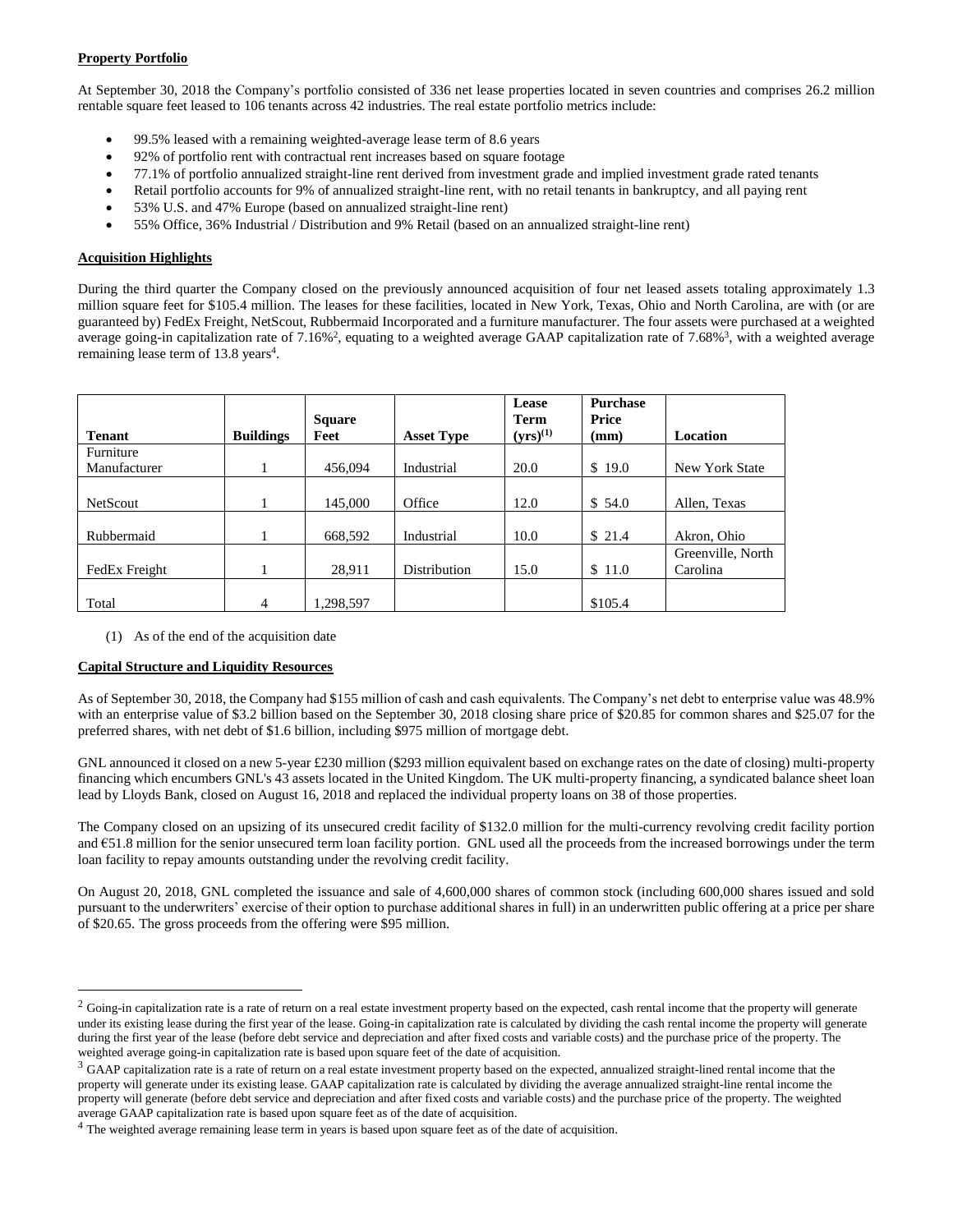Year over year the percentage of fixed rate debt (including variable rate debt fixed with swaps) decreased to 73.8%<sup>5</sup> from 77.9% as of September 30, 2017. The Company's total combined debt had a weighted average interest rate cost of 3.0% resulting in an interest coverage ratio of 4.3x times. Debt maturity is 3.8 years as compared to 3.1 years at the end of the third quarter 2017.

## **Conference Call**

GNL will host a conference call on November 7, 2018 at 11:00 a.m. ET to discuss its financial and operating results.

Dial-in instructions for the conference call and the replay are outlined below. This conference call will also be broadcast live over the Internet and can be accessed by all interested parties through the GNL website, www.globalnetlease.com, in the "Investor Relations" section.

To listen to the live call, please go to GNL's "Investor Relations" section of the website at least 15 minutes prior to the start of the call to register and download any necessary audio software. For those who are not able to listen to the live broadcast, a replay will be available shortly after the call on the GNL website at www.globalnetlease.com.

## **Conference Call Details**

 $\overline{a}$ 

*Live Call* Dial-In (Toll Free): 1-888-317-6003 International Dial-In: 1-412-317-6061 Canada Dial-In (Toll Free): 1-866-284-3684 Participant Elite Entry Number: 1191916

*Conference Replay\** Domestic Dial-In (Toll Free): 1-877-344-7529 International Dial-In: 1-412-317-0088 Canada Dial-In (Toll Free): 1-855-669-9658 Conference Number: 10125608

\*Available one hour after the end of the conference call through February 7, 2019.

 $<sup>5</sup>$  Inclusive of floating rate debt with in place interest rate swaps allowing debt to effectively act as fixed.</sup>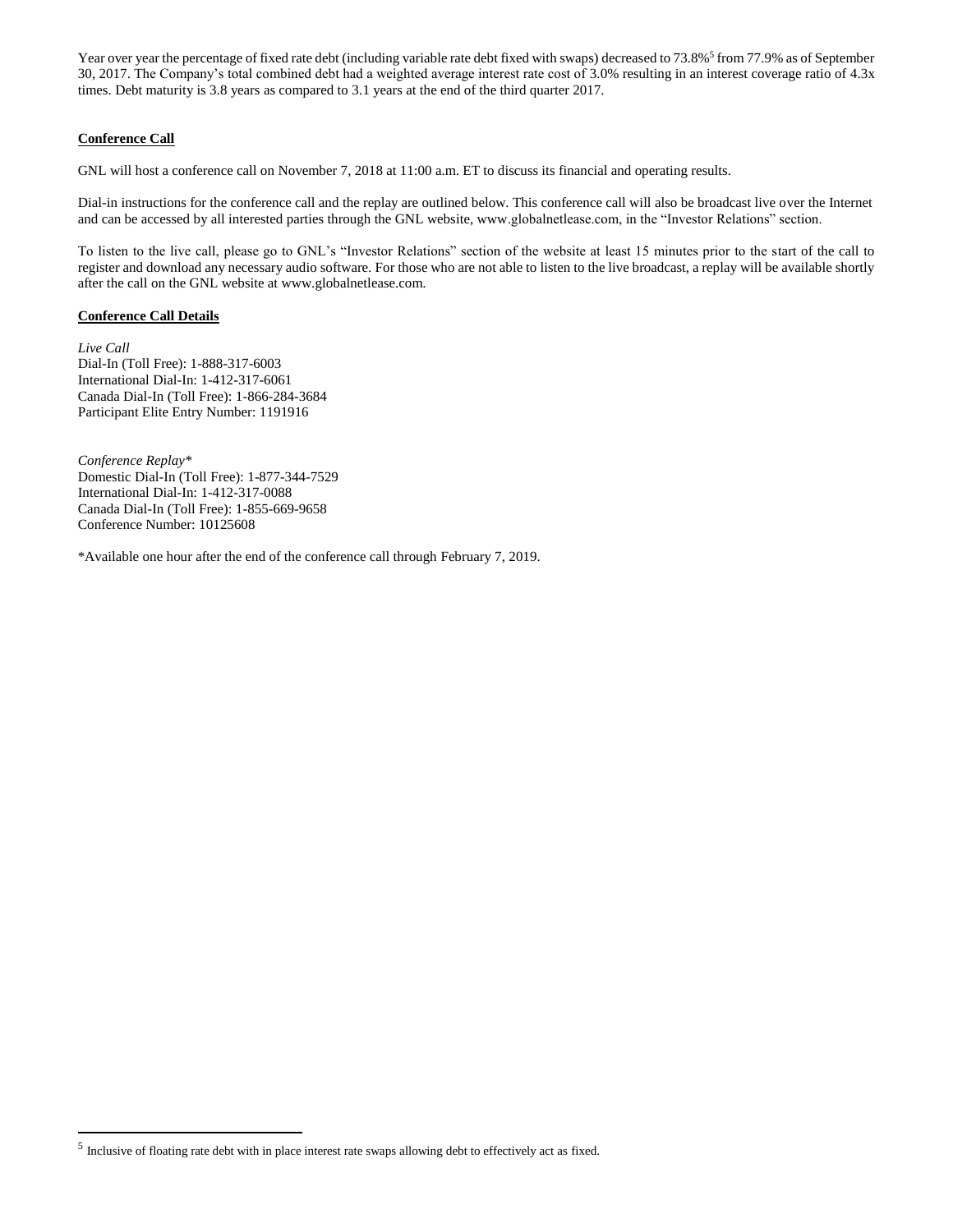### **Supplemental Schedules**

The Company will file supplemental information packages with the Securities and Exchange Commission (the "SEC") to provide additional disclosure and financial information. Once posted, the supplemental package can be found under the "Presentations" tab in the Investor Relations section of GNL's website at www.globalnetlease.com and on the SEC website at www.sec.gov.

### **About Global Net Lease, Inc.**

Global Net Lease, Inc. (NYSE: GNL) is a publicly traded real estate investment trust listed on the NYSE focused on acquiring a diversified global portfolio of commercial properties, with an emphasis on sale-leaseback transactions involving single tenant, mission critical income producing net-leased assets across the United States, Western and Northern Europe. Additional information about GNL can be found on its website at www.globalnetlease.com.

### **Important Notice**

The statements in this press release that are not historical facts may be forward-looking statements. These forward-looking statements involve risks and uncertainties that could cause actual results or events to be materially different.

In addition, words such as "may," "will," "seeks," "anticipates," "believes," "estimates," "expects," "plans," "intends," "would," or similar expressions indicate a forward-looking statement, although not all forward-looking statements contain these identifying words. Any statements referring to the future value of an investment in GNL, as well as the success that GNL may have in executing its business plan, are also forwardlooking statements. There are a number of risks, uncertainties and other important factors that could cause GNL's actual results to differ materially from those contemplated by such forward-looking statements, including those risks, uncertainties and other important factors set forth in the "Risk Factors" and "Management's Discussion and Analysis of Financial Condition and Results of Operations" sections of GNL's most recent Annual Report on Form 10-K and GNL's most recent Quarterly Report on Form 10-Q, as such risks, uncertainties and other important factors may be updated from time to time in GNL's subsequent reports. Further, forward looking statements speak only as of the date they are made, and GNL undertakes no obligation to update or revise forward-looking statements to reflect changed assumptions, the occurrence of unanticipated events or changes to future operating results over time, except as required by law.

#### **Contacts:**

Investors and Media: Email: investorrelations@globalnetlease.com Phone: (212) 415-6510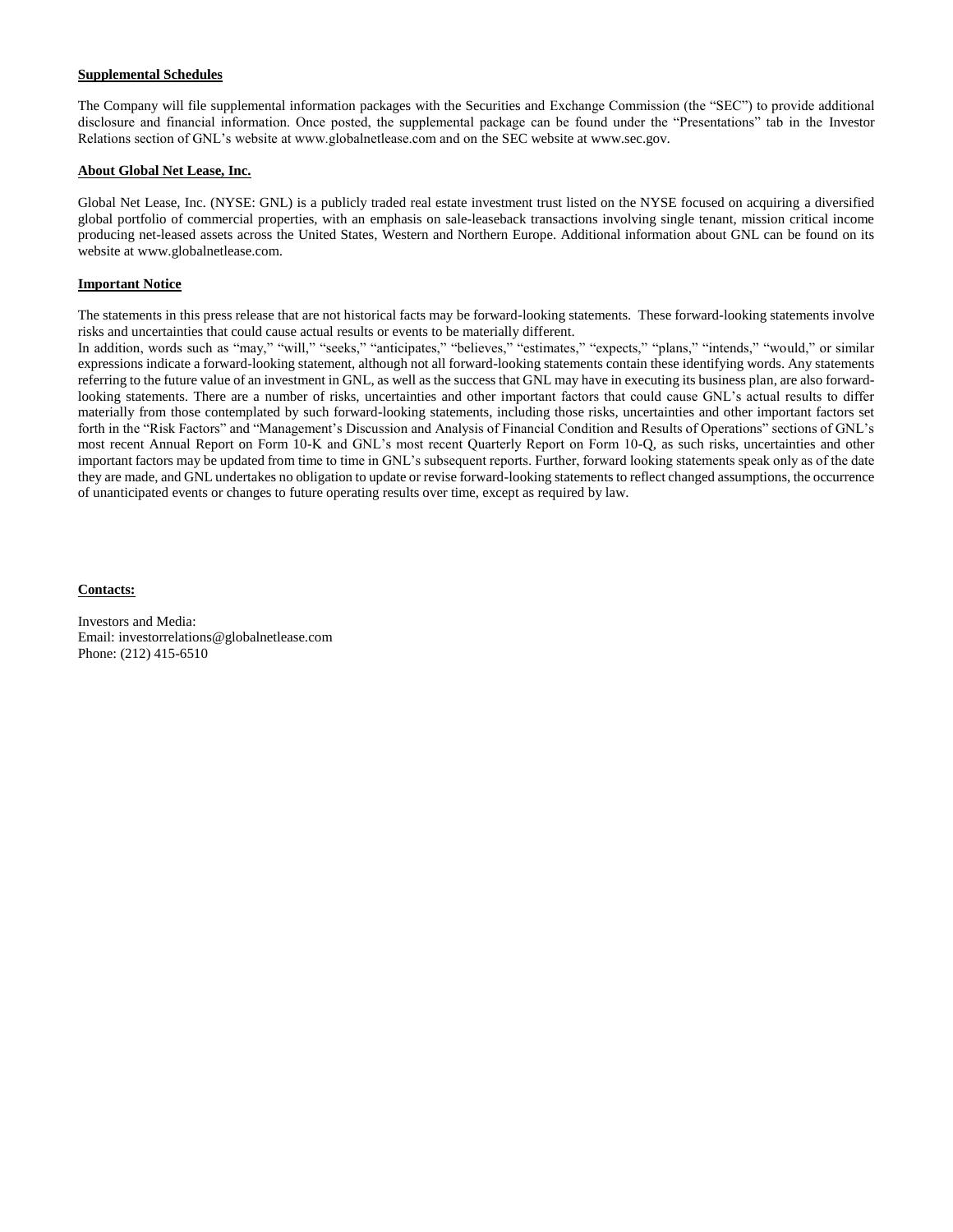# **Consolidated Balance Sheets (Unaudited)**

# **(In thousands)**

|                                                       | September 30,<br>2018           | December 31,<br>2017 |  |
|-------------------------------------------------------|---------------------------------|----------------------|--|
| <b>ASSETS</b>                                         | (Unaudited)                     |                      |  |
| Real estate investments, at cost:                     |                                 |                      |  |
| Land                                                  | \$<br>411,339 \$                | 402,318              |  |
| Buildings, fixtures and improvements                  | 2,289,697                       | 2,138,405            |  |
| Construction in progress                              | 527                             | 2,328                |  |
| Acquired intangible lease assets                      | 656,361                         | 629,626              |  |
| Total real estate investments, at cost                | 3.357.924                       | 3,172,677            |  |
| Less accumulated depreciation and amortization        | (420, 913)                      | (339, 931)           |  |
| Total real estate investments, net                    | 2.937.011                       | 2,832,746            |  |
| Cash and cash equivalents                             | 155,188                         | 102,425              |  |
| Restricted cash                                       | 3,491                           | 5,302                |  |
| Derivative assets, at fair value                      | 10,442                          | 2,176                |  |
| Unbilled straight-line rent                           | 46,227                          | 42,739               |  |
| Prepaid expenses and other assets                     | 34,395                          | 22,617               |  |
| Due from related parties                              | 16                              | 16                   |  |
| Deferred tax assets                                   | 999                             | 1,029                |  |
| Goodwill and other intangible assets, net             | 22,357                          | 22,771               |  |
| Deferred financing costs, net                         | 6,932                           | 6,774                |  |
| <b>Total Assets</b>                                   | $\frac{1}{2}$<br>$3,217,058$ \$ | 3,038,595            |  |
| <b>LIABILITIES AND EQUITY</b>                         |                                 |                      |  |
| Mortgage notes payable, net                           | \$<br>974,515 \$                | 984,876              |  |
| Revolving credit facility                             | 455.556                         | 298,909              |  |
| Term loan, net                                        | 282,463                         | 229,905              |  |
| Acquired intangible lease liabilities, net            | 32,118                          | 31,388               |  |
| Derivative liabilities, at fair value                 | 3,071                           | 15,791               |  |
| Due to related parties                                | 782                             | 829                  |  |
| Accounts payable and accrued expenses                 | 26,369                          | 23,227               |  |
| Prepaid rent                                          | 17,258                          | 18,535               |  |
| Deferred tax liability                                | 15,417                          | 15,861               |  |
| Taxes payable                                         | 925                             | 2,475                |  |
| Dividends payable                                     | 2,638                           | 2,556                |  |
| <b>Total Liabilities</b>                              | 1,811,112                       | 1,624,352            |  |
| Commitments and contingencies                         |                                 |                      |  |
| Stockholders' Equity:                                 |                                 |                      |  |
| 7.25% Series A cumulative redeemable preferred shares | 54                              | 54                   |  |
| Common stock                                          | 2,051                           | 2,003                |  |
| Additional paid-in capital                            | 1,954,264                       | 1,860,058            |  |
| Accumulated other comprehensive income                | 17,102                          | 19,447               |  |
| Accumulated deficit                                   | (569, 448)                      | (468, 396)           |  |
| <b>Total Stockholders' Equity</b>                     | 1,404,023                       | 1,413,166            |  |
| Non-controlling interest                              | 1,923                           | 1,077                |  |
| <b>Total Equity</b>                                   | 1,405,946                       | 1,414,243            |  |
| <b>Total Liabilities and Equity</b>                   | $\mathcal{S}$<br>3,217,058 \$   | 3,038,595            |  |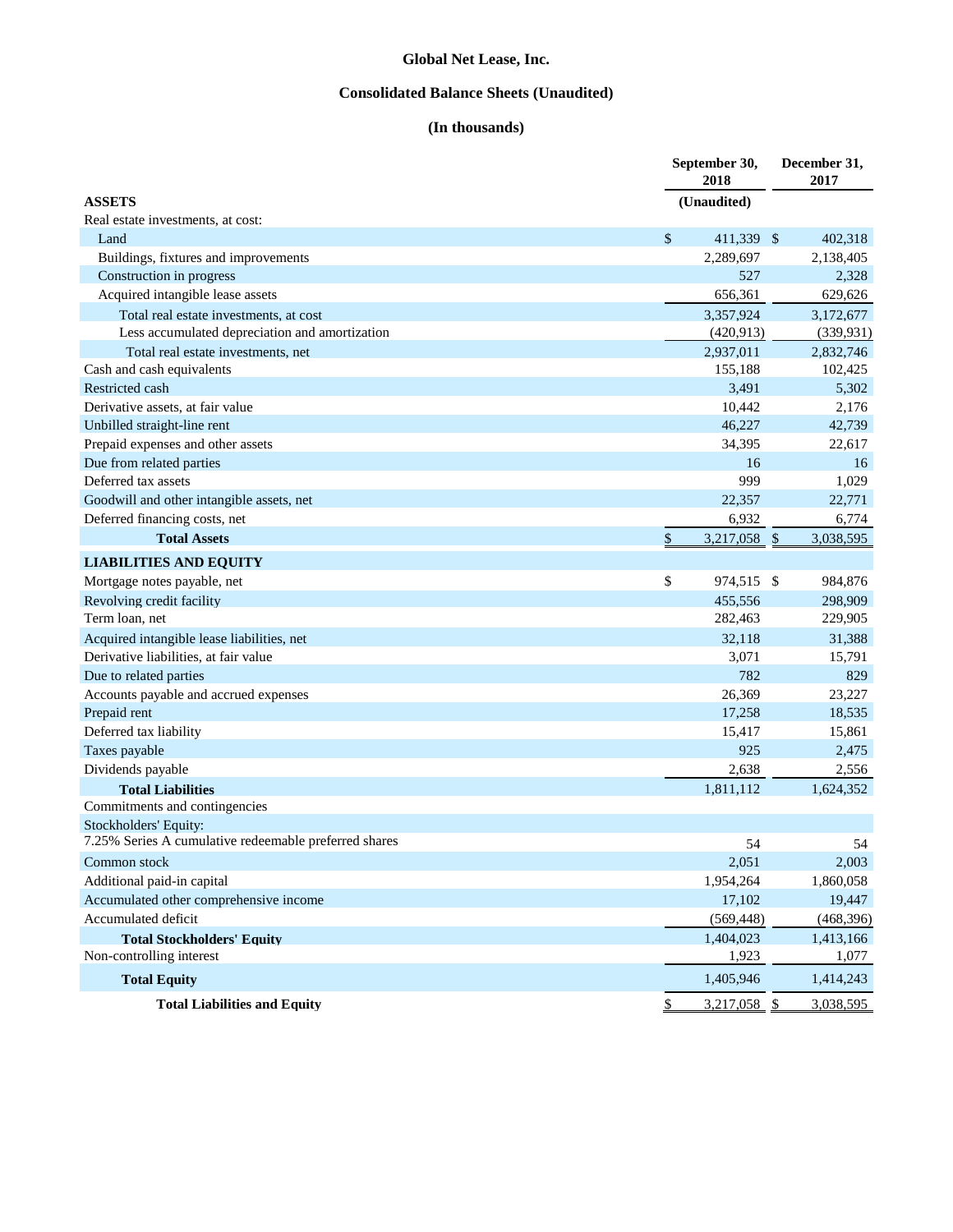# **Consolidated Statements of Operations (Unaudited)**

# **(In thousands, except share and per share data)**

|                                                                                           | Three Months Ended September 30, |           |                |
|-------------------------------------------------------------------------------------------|----------------------------------|-----------|----------------|
|                                                                                           |                                  | 2018      | 2017           |
| <b>Revenues:</b>                                                                          |                                  |           |                |
| Rental income                                                                             | $\mathsf{\$}$                    | 68,661 \$ | 61,270         |
| Operating expense reimbursements                                                          |                                  | 3,263     | 3,600          |
| <b>Total revenues</b>                                                                     |                                  | 71,924    | 64,870         |
| <b>Expenses:</b>                                                                          |                                  |           |                |
| Property operating                                                                        |                                  | 5,301     | 7,202          |
| Fire recovery                                                                             |                                  | 31        | (305)          |
| Operating fees to related parties                                                         |                                  | 6,956     | 6,390          |
| Acquisition and transaction related                                                       |                                  | 2,804     | 1,141          |
| General and administrative                                                                |                                  | 3,215     | 2,468          |
| Equity-based compensation                                                                 |                                  | 2,053     | (391)          |
| Depreciation and amortization                                                             |                                  | 30,195    | 29,879         |
| <b>Total expenses</b>                                                                     |                                  | 50.555    | 46,384         |
| Operating income                                                                          |                                  | 21.369    | 18,486         |
|                                                                                           |                                  |           |                |
| Other income (expense):                                                                   |                                  |           |                |
| Interest expense                                                                          |                                  | (15, 104) | (12, 479)      |
| Loss on extinguishment of debt                                                            |                                  | (2,612)   |                |
| (Loss) gain on dispositions of real estate investments                                    |                                  | (1,933)   | 275            |
| Gain (loss) on derivative instruments                                                     |                                  | 1,290     | (3, 125)       |
| Unrealized gain on undesignated foreign currency advances and other hedge ineffectiveness |                                  | 108       | 88             |
| Other income                                                                              |                                  | 44        | $\overline{2}$ |
| Total other expense, net                                                                  |                                  | (18,207)  | (15,239)       |
| Net income before income taxes                                                            |                                  | 3,162     | 3,247          |
| Income tax expense                                                                        |                                  | (530)     | (760)          |
| Net income                                                                                |                                  | 2,632     | 2,487          |
| Preferred stock dividends                                                                 |                                  | (2, 455)  | (383)          |
| Net income attributable to common stockholders                                            | \$                               | 177S      | 2,104          |
| <b>Basic and Diluted Earnings Per Share:</b>                                              |                                  |           |                |
| Basic and diluted net income per share attributable to common stockholders                | $\mathcal{S}$                    | $-$ \$    | 0.03           |
| Basic weighted average shares outstanding                                                 |                                  | 69,442    | 67,287         |
| Diluted weighted average shares outstanding                                               |                                  | 69,442    | 67,287         |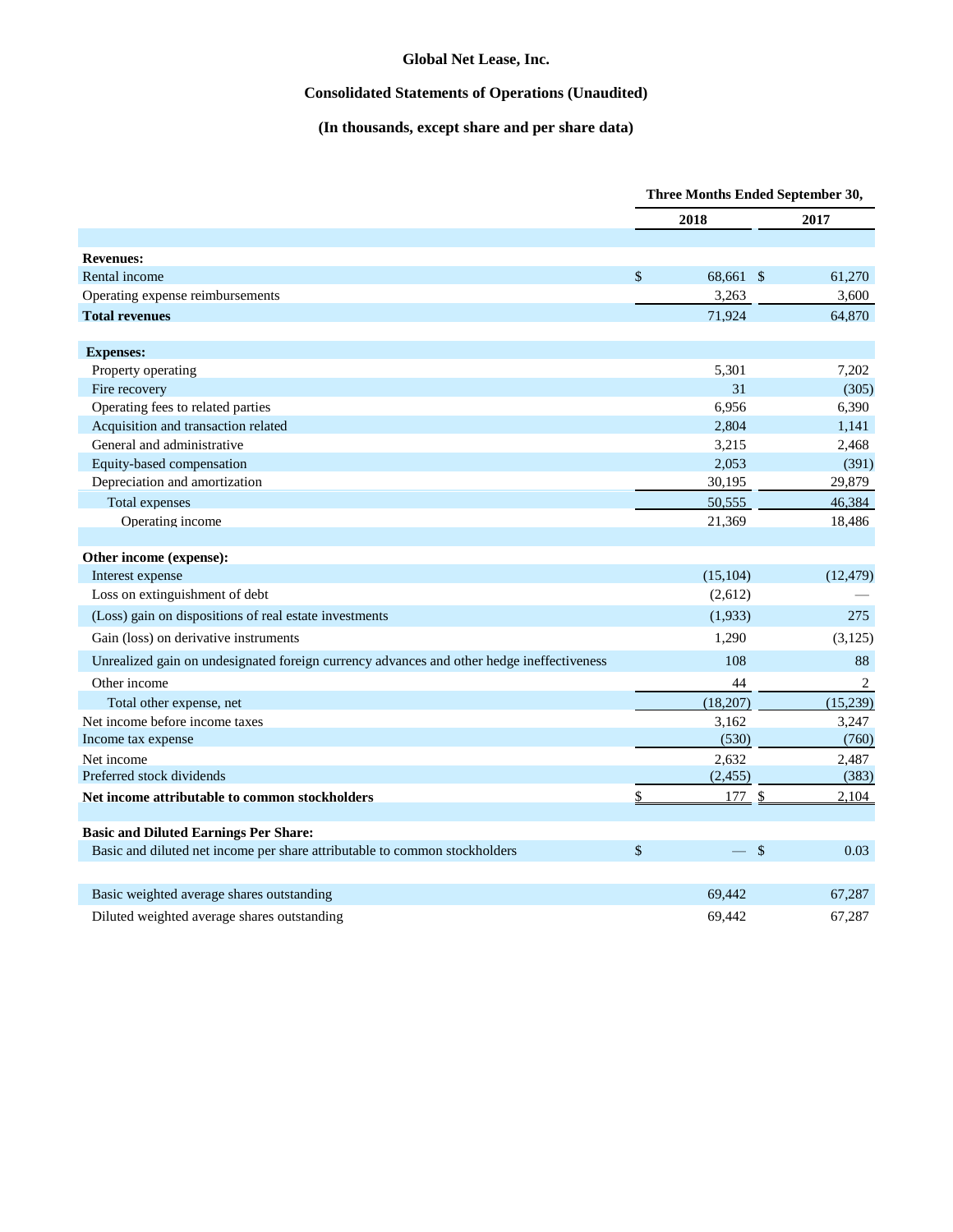# **Quarterly Reconciliation of Non-GAAP Measures (Unaudited)**

# **(In thousands)**

|                                                                                              | <b>Three Months Ended September</b> |              |        |  |
|----------------------------------------------------------------------------------------------|-------------------------------------|--------------|--------|--|
|                                                                                              |                                     | 2018         | 2017   |  |
| <b>Adjusted EBITDA</b>                                                                       |                                     |              |        |  |
| Net income                                                                                   | \$                                  | $2,632$ \$   | 2,487  |  |
| Depreciation and amortization                                                                |                                     | 30,195       | 29,879 |  |
| Interest expense                                                                             |                                     | 15,104       | 12,479 |  |
| Income tax expense                                                                           |                                     | 530          | 760    |  |
| Equity-based compensation                                                                    |                                     | 2,053        | (391)  |  |
| Non-cash portion of incentive fee                                                            |                                     | 180          |        |  |
| Acquisition and transaction related                                                          |                                     | 2,804        | 1,141  |  |
| Loss on dispositions of real estate investments                                              |                                     | 1,933        | (275)  |  |
| Fire loss (recovery)                                                                         |                                     | 31           | (305)  |  |
| (Gain) loss on derivative instruments                                                        |                                     | (1,290)      | 3,125  |  |
| Unrealized gain on undesignated foreign currency advances and other<br>hedge ineffectiveness |                                     | (108)        | (88)   |  |
| Loss on extinguishment of debt                                                               |                                     | 2,612        |        |  |
| Other income                                                                                 |                                     | (44)         | (2)    |  |
| <b>Adjusted EBITDA</b>                                                                       |                                     | 56,632       | 48,810 |  |
| <b>Net operating income (NOI)</b>                                                            |                                     |              |        |  |
| Operating fees to related parties                                                            |                                     | 6,956        | 6,390  |  |
| General and administrative                                                                   |                                     | 3,215        | 2,468  |  |
| <b>NOI</b>                                                                                   | \$                                  | 66,803<br>\$ | 57,668 |  |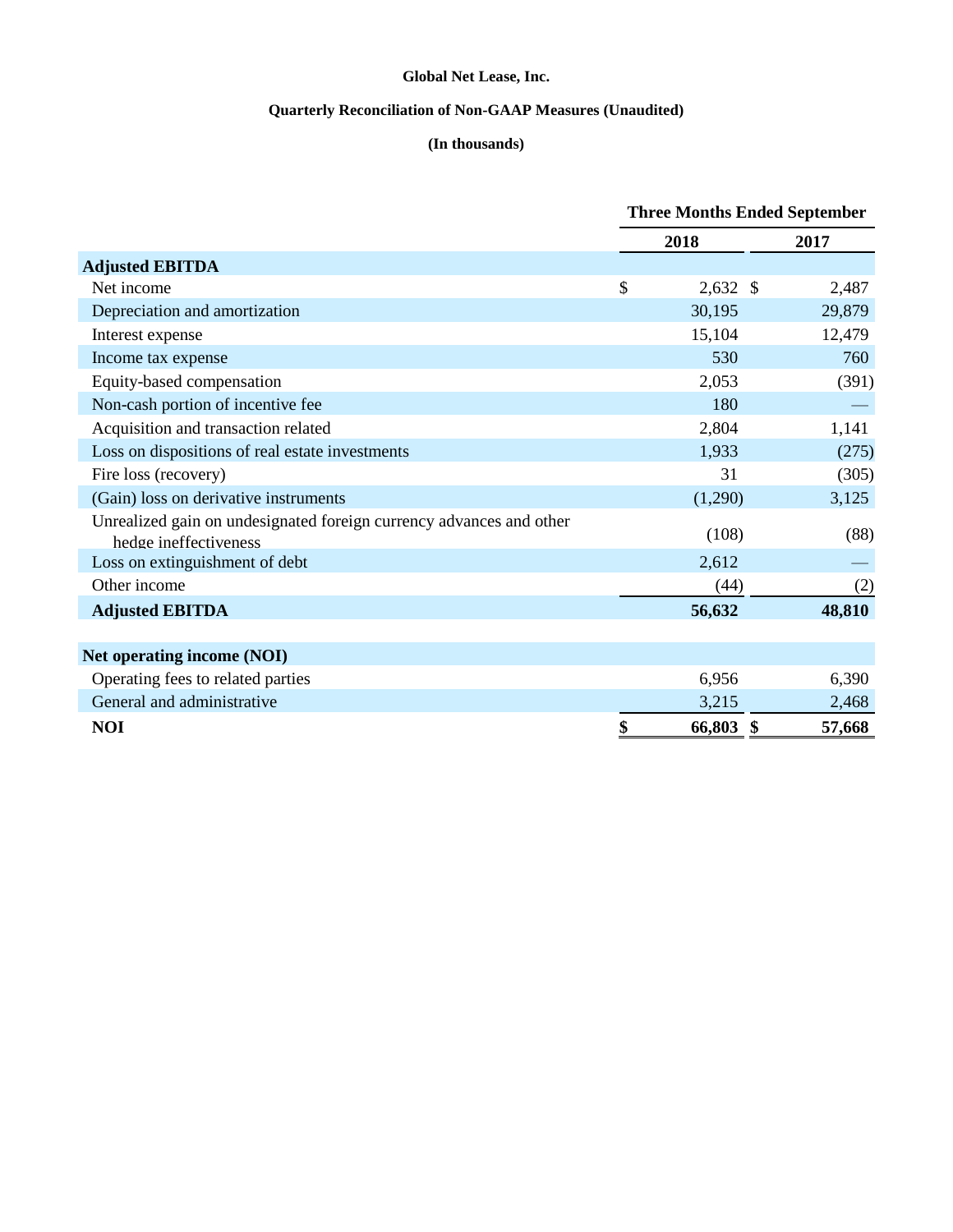### **Quarterly Reconciliation of Non-GAAP Measures (Unaudited)**

## **(In thousands)**

|                                                                                             | <b>Three Months Ended September</b> |          |     |         |
|---------------------------------------------------------------------------------------------|-------------------------------------|----------|-----|---------|
|                                                                                             |                                     | 2018     |     | 2017    |
| Net income attributable to stockholders (in accordance with GAAP)                           | \$                                  | 177S     |     | 2,104   |
| Depreciation and amortization                                                               |                                     | 30,195   |     | 29,879  |
| Loss on dispositions of real estate investments                                             |                                     | 1,933    |     | (275)   |
| FFO (defined by NAREIT)                                                                     |                                     | 32,305   |     | 31,708  |
| Acquisition and transaction fees [1]                                                        |                                     | 2,804    |     | 1,141   |
| Loss on extinguishment of debt [2]                                                          |                                     | 2,612    |     |         |
| Fire loss (recovery) [3]                                                                    |                                     | 31       |     | (305)   |
| Core FFO attributable to common stockholders                                                |                                     | 37,752   |     | 32,544  |
| Non-cash equity-based compensation                                                          |                                     | 2,053    |     | (391)   |
| Non-cash portion of incentive fee                                                           |                                     | 180      |     |         |
| Non-cash portion of interest expense                                                        |                                     | 1,339    |     | 1,198   |
| Amortization of above- and below-market leases and ground lease assets and liabilities, net |                                     | 488      |     | 489     |
| Straight-line rent                                                                          |                                     | (1, 492) |     | (2,070) |
| Unrealized gain on undesignated foreign currency advances and other hedge ineffectiveness   |                                     | (108)    |     | (88)    |
| Eliminate unrealized (gains) losses on foreign currency transactions [4]                    |                                     | (1,215)  |     | 3,598   |
| Amortization of mortgage discounts and premiums, net and mezzanine discount                 |                                     | 601      |     | 261     |
| Deferred tax benefit                                                                        |                                     |          |     | (693)   |
| Adjusted funds from operations (AFFO) attributable to common stockholders [5]               | \$                                  | 39,598   | -\$ | 34,848  |

### Footnotes:

- [1] Primarily includes litigation costs resulting from the termination of the Former Service Provider, costs to refinance foreign debt and fees associated with the exploration of a potential equity offering.
- [2] For the three months ended September 30, 2018, includes non-cash write-off of deferred financing costs of \$1.5 million and prepayment penalties paid on early extinguishment of debt of \$1.1 million
- [3] Loss (recovery) arising from clean-up costs related to a fire sustained at one of our office properties.
- [4] For AFFO purposes, we add back unrealized (gain) loss. For the three months ended September 30, 2018, gains on derivative instruments were \$1.3 million which consisted of unrealized gains of \$1.2 million and realized gains of \$0.1 million. For the three months ended September 30, 2017, losses on derivative instruments were \$3.1 million, which were comprised of unrealized losses of \$3.6 million partially offset by net realized gains of \$0.5 million.
- [5] AFFO for the three months ended September 30, 2018 includes income from a lease termination fee of \$3.0 million, which is recorded in rental income in the unaudited consolidated statements of operations, related to a real estate asset sold during the three months ended September 30, 2018.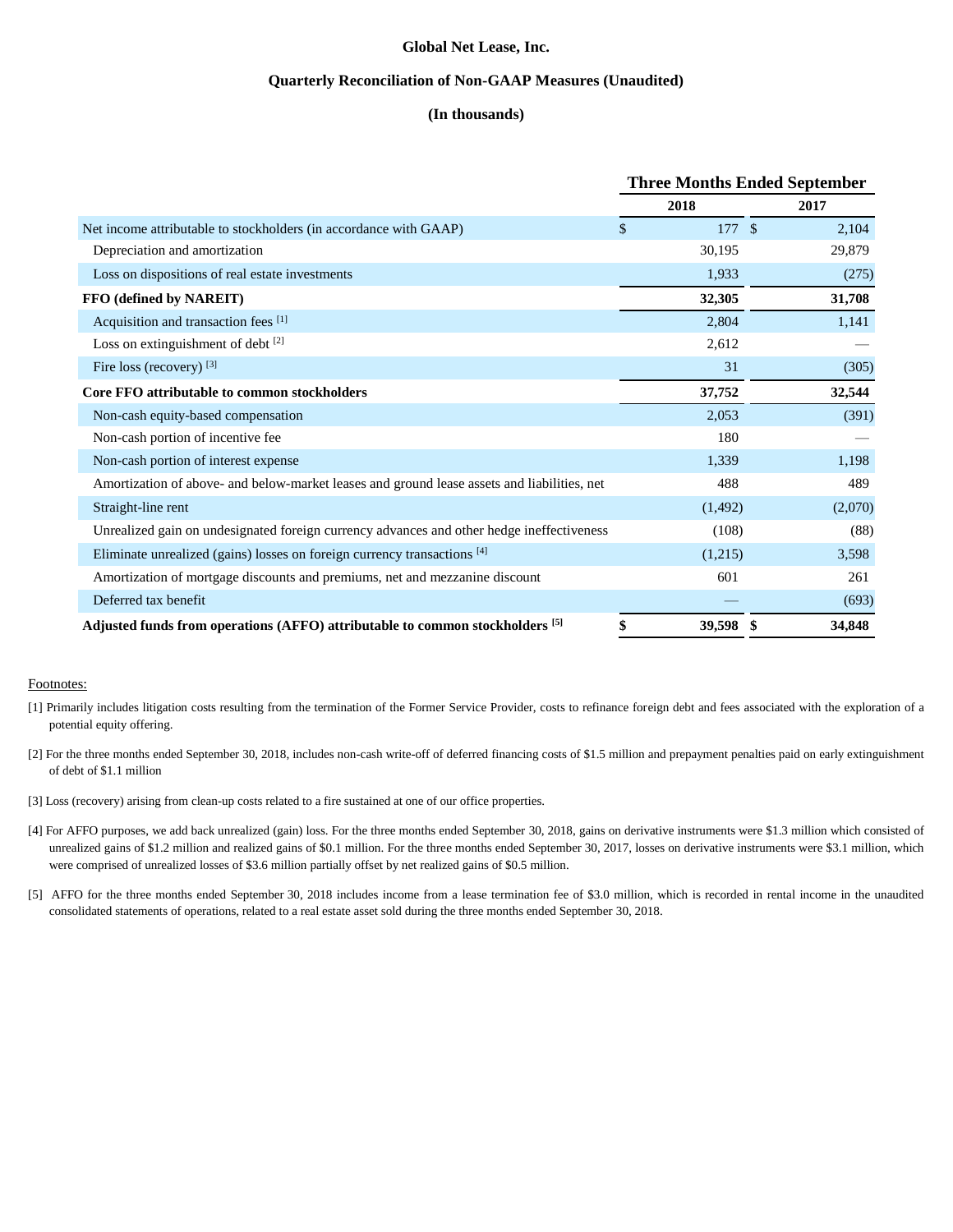# **Caution on Use of Non-GAAP Measures**

Funds from Operations ("FFO"), Core Funds from Operations ("Core FFO"), Adjusted Funds from Operations ("AFFO"), Adjusted Earnings before Interest, Taxes, Depreciation and Amortization ("Adjusted EBITDA"), and Net Operating Income ("NOI") should not be construed to be more relevant or accurate than the current GAAP methodology in calculating net income or in its applicability in evaluating our operating performance. The method utilized to evaluate the value and performance of real estate under GAAP should be construed as a more relevant measure of operational performance and considered more prominently than the non-GAAP measures.

Other REITs may not define FFO in accordance with the current National Association of Real Estate Investment Trusts ("NAREIT") definition (as we do), or may interpret the current NAREIT definition differently than we do, or may calculate Core FFO or AFFO differently than we do. Consequently, our presentation of FFO, Core FFO and AFFO may not be comparable to other similarlytitled measures presented by other REITs.

We consider FFO, Core FFO and AFFO useful indicators of our performance. Because FFO, Core FFO and AFFO calculations exclude such factors as depreciation and amortization of real estate assets and gains or losses from sales of operating real estate assets (which can vary among owners of identical assets in similar conditions based on historical cost accounting and useful-life estimates), FFO, Core FFO and AFFO presentations facilitate comparisons of operating performance between periods and between other REITs in our peer group.

As a result, we believe that the use of FFO, Core FFO and AFFO, together with the required GAAP presentations, provide a more complete understanding of our performance including relative to our peers and a more informed and appropriate basis on which to make decisions involving operating, financing, and investing activities. However, FFO, Core FFO and AFFO are not indicative of cash available to fund ongoing cash needs, including the ability to make cash distributions. Investors are cautioned that FFO, Core FFO and AFFO should only be used to assess the sustainability of our operating performance excluding these activities, as they exclude certain costs that have a negative effect on our operating performance during the periods in which these costs are incurred.

# **Funds from Operations, Core Funds from Operations and Adjusted Funds from Operations**

# *Funds from Operations*

Due to certain unique operating characteristics of real estate companies, as discussed below, NAREIT, an industry trade group, has promulgated a measure known as FFO, which we believe to be an appropriate supplemental measure to reflect the operating performance of a REIT. FFO is not equivalent to net income or loss as determined under GAAP.

We define FFO, a non-GAAP measure, consistent with the standards established by the White Paper on FFO approved by the Board of Governors of NAREIT, as revised in February 2004 (the "White Paper"). The White Paper defines FFO as net income or loss computed in accordance with GAAP, excluding gains or losses from sales of property but including asset impairment write-downs,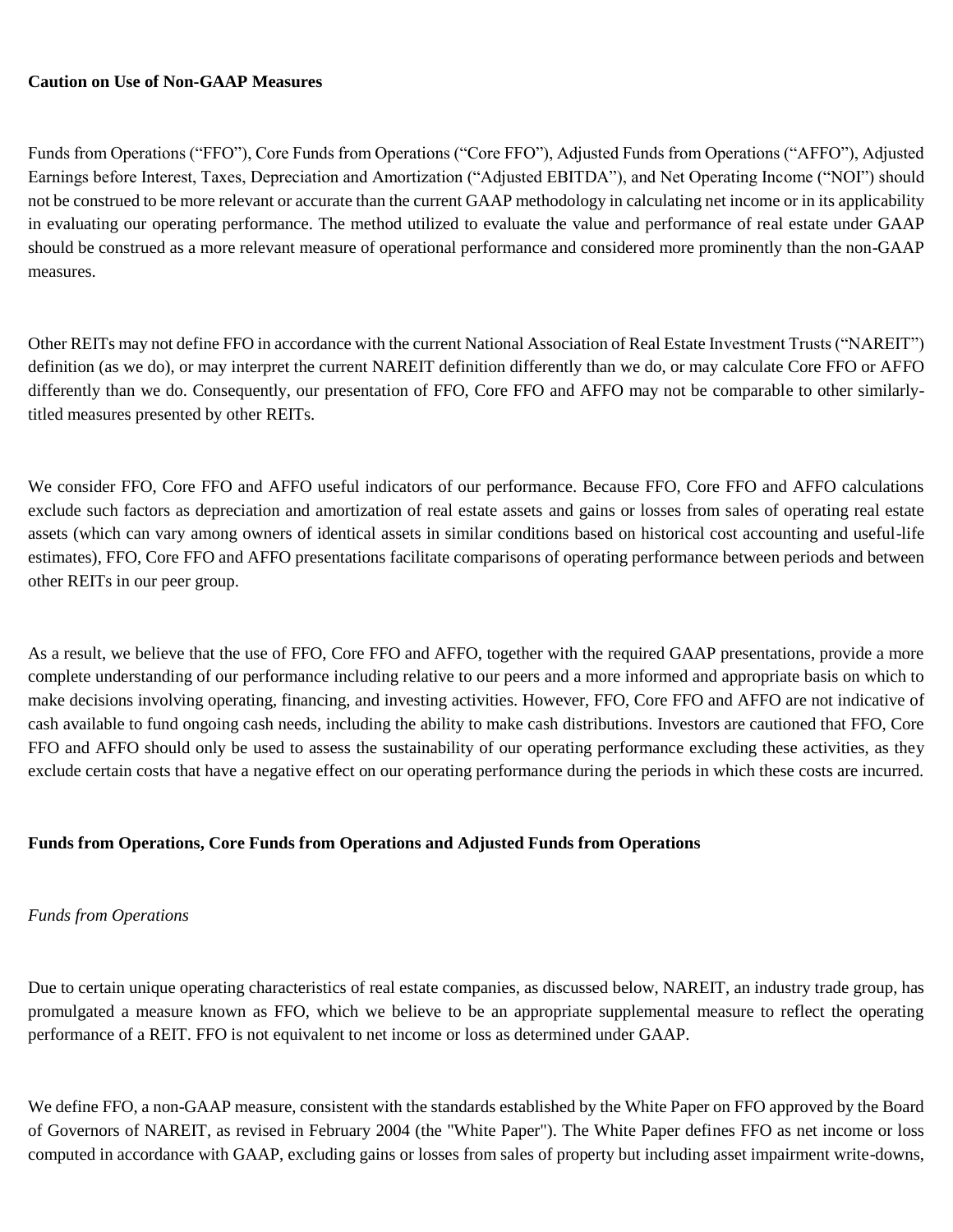plus depreciation and amortization, and after adjustments for unconsolidated partnerships and joint ventures. Adjustments for unconsolidated partnerships and joint ventures are calculated to reflect FFO. Our FFO calculation complies with NAREIT's definition.

The historical accounting convention used for real estate assets requires straight-line depreciation of buildings and improvements, and straight-line amortization of intangibles, which implies that the value of a real estate asset diminishes predictably over time, especially if not adequately maintained or repaired and renovated as required by relevant circumstances or as requested or required by lessees for operational purposes in order to maintain the value disclosed. We believe that, because real estate values historically rise and fall with market conditions, including inflation, interest rates, unemployment and consumer spending, presentations of operating results for a REIT using historical accounting for depreciation and certain other items may be less informative. Historical accounting for real estate involves the use of GAAP. Any other method of accounting for real estate such as the fair value method cannot be construed to be any more accurate or relevant than the comparable methodologies of real estate valuation found in GAAP. Nevertheless, we believe that the use of FFO, which excludes the impact of real estate related depreciation and amortization, among other things, provides a more complete understanding of our performance to investors and to management, and when compared year over year, reflects the impact on our operations from trends in occupancy rates, rental rates, operating costs, general and administrative expenses, and interest costs, which may not be immediately apparent from net income.

# *Core Funds from Operations*

In calculating Core FFO, we start with FFO, then we exclude certain non-core items such as acquisition- and transaction-related costs, as well as certain other costs that are considered to be non-core, such as debt extinguishment costs, fire loss and other costs related to damages at our properties. The purchase of properties, and the corresponding expenses associated with that process, is a key operational feature of our core business plan to generate operational income and cash flows in order to make dividend payments to stockholders. In evaluating investments in real estate, we differentiate the costs to acquire the investment from the operations derived from the investment. We also add back non-cash write-offs of deferred financing costs and prepayment penalties incurred with the early extinguishment of debt which are included in net income but are considered financing cash flows when paid in the statement of cash flows. We consider these write-offs and prepayment penalties to be capital transactions and not indicative of operations. By excluding expensed acquisition- and transaction-related costs as well as non-core costs, we believe Core FFO provides useful supplemental information that is comparable for each type of real estate investment and is consistent with management's analysis of the investing and operating performance of our properties.

# *Adjusted Funds from Operations*

In calculating AFFO, we start with Core FFO, then we exclude certain income or expense items from AFFO that we consider more reflective of investing activities, other non-cash income and expense items and the income and expense effects of other activities that are not a fundamental attribute of our business plan. These items include early extinguishment of debt (adjustment included in Core FFO) and unrealized gain and loss, which may not ultimately be realized, such as gain or loss on derivative instruments, gain or loss on foreign currency transactions, and gain or loss on investments. In addition, by excluding non-cash income and expense items such as amortization of above-market and below-market leases intangibles, amortization of deferred financing costs, straight-line rent and equity-based compensation from AFFO, we believe we provide useful information regarding income and expense items which have a direct impact on our ongoing operating performance. We also include the realized gain or loss on foreign currency exchange contracts for AFFO as such items are part of our ongoing operations and affect the current operating performance of the Company. By providing AFFO, we believe we are presenting useful information that can be used to better assess the sustainability of our ongoing operating performance without the impacts of transactions that